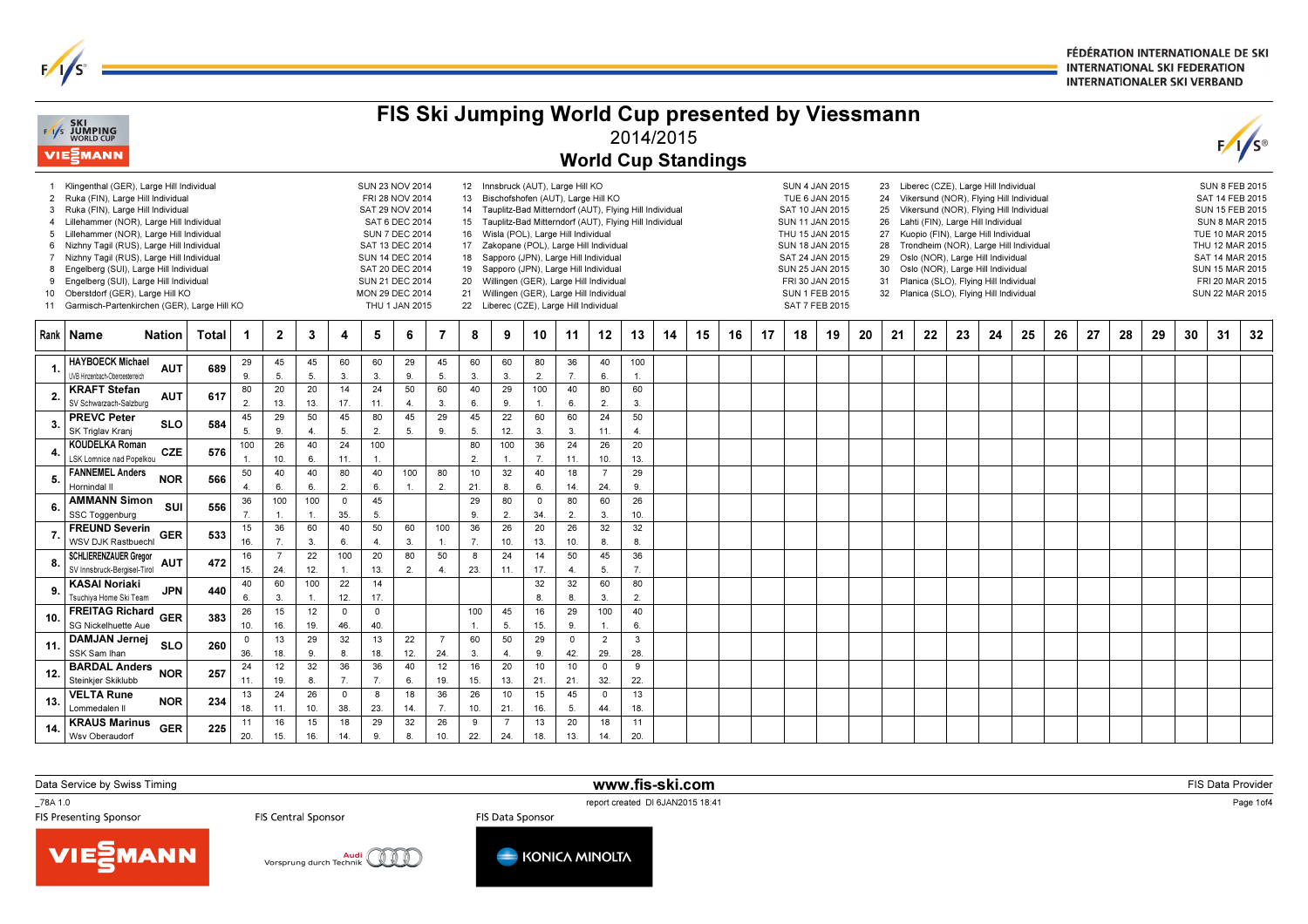

## FIS Ski Jumping World Cup presented by Viessmann



World Cup Standings

|     | Rank   Name<br><b>Nation</b>                               |            | Total | $\mathbf 1$            | $\overline{2}$     | $\mathbf{3}$          | 4                              | 5                     | 6                              | $\overline{7}$     | 8                     | 9                   | 10                    | 11                    | 12                    | 13                    | 14 | 15 | 16 | 17 | 18 | 19 | 20 | 21 | 22 | 23 | 24 | 25 | 26 | 27 | 28 | 29 | 30 | 31 | 32 |
|-----|------------------------------------------------------------|------------|-------|------------------------|--------------------|-----------------------|--------------------------------|-----------------------|--------------------------------|--------------------|-----------------------|---------------------|-----------------------|-----------------------|-----------------------|-----------------------|----|----|----|----|----|----|----|----|----|----|----|----|----|----|----|----|----|----|----|
| 15. | <b>EISENBICHLER Markus</b><br><b>TSV Siegsdorf</b>         | <b>GER</b> | 210   | 32<br>8                | 22<br>12.          | 24<br>11.             | $\mathbf 0$<br>40.             | 32<br>8.              | 18<br>14.                      | 10<br>21.          | 32<br>8.              | 40<br>6.            | $\overline{0}$<br>44. | nqc                   | nqc                   | $\mathbf 0$<br>32.    |    |    |    |    |    |    |    |    |    |    |    |    |    |    |    |    |    |    |    |
| 16. | <b>ITO Daiki</b><br>Megmilk Snow Brand Ski Team            | <b>JPN</b> | 200   | 5<br>26.               | 80<br>2.           | 13<br>18.             | 50<br>4.                       | 18<br>14.             |                                |                    |                       |                     | 29<br>9.              | 5<br>26.              | $^{\circ}$<br>34.     | nqc                   |    |    |    |    |    |    |    |    |    |    |    |    |    |    |    |    |    |    |    |
| 17. | <b>JACOBSEN Anders</b><br>Ringkollen Skiklubb              | <b>NOR</b> | 198   | 6<br>25.               | nqc                | nqc                   | $\mathbf 0$<br>42.             |                       |                                |                    |                       |                     | 18<br>14.             | 100<br>$\mathbf{1}$   | 29<br>9.              | 45<br>5.              |    |    |    |    |    |    |    |    |    |    |    |    |    |    |    |    |    |    |    |
| 18. | <b>KOFLER Andreas</b><br>SV Innsbruck-Bergisel-Tirol       | <b>AUT</b> | 170   | 0<br>37.               | 50<br>$\mathbf{4}$ | 16<br>15.             | $\overline{0}$<br>44.          | $\overline{0}$<br>38. | $\overline{\mathbf{0}}$<br>46. | 24<br>11.          | $\overline{0}$<br>37. | 13<br>18.           | 45<br>5.              | 22<br>12.             | $\overline{0}$<br>43. | $\mathbf 0$<br>46.    |    |    |    |    |    |    |    |    |    |    |    |    |    |    |    |    |    |    |    |
| 19  | <b>PUNGERTAR Matjaz</b><br><b>SSK Menges</b>               | <b>SLO</b> | 165   | $5\overline{)}$<br>26. | $\circ$<br>49.     | $\overline{0}$<br>42. | 20<br>13.                      | nqc                   | 36<br>7.                       | 40<br>6.           | $\overline{2}$<br>29. | 36<br>7.            | $\overline{0}$<br>33. | $\overline{0}$<br>37. | 12<br>19.             | 14<br>17.             |    |    |    |    |    |    |    |    |    |    |    |    |    |    |    |    |    |    |    |
| 20. | <b>ASIKAINEN Lauri</b><br>Kuusamon Erae-Veikot             | <b>FIN</b> | 152   | 12<br>19.              | 32<br>8            | 10<br>21.             | 13<br>18.                      | 26<br>10.             | 20<br>13.                      | $\circ$<br>34.     | $\overline{0}$<br>35. | 14<br>17.           | 24<br>11.             | $\mathbf 0$<br>38.    | $\overline{1}$<br>30. | $\mathbf 0$<br>40.    |    |    |    |    |    |    |    |    |    |    |    |    |    |    |    |    |    |    |    |
| 21  | <b>KRANJEC Robert</b><br>SK Triglav Kranj                  | <b>SLO</b> |       | $143$ nqc              | 11<br>20.          | 18<br>14.             | 26<br>10.                      | 22<br>12.             | 24<br>11.                      | $\mathbf 0$<br>35. | 15<br>16.             | 18<br>14.           | $\overline{7}$<br>24. | $\mathbf 0$<br>33.    | $\mathsf 0$<br>36.    | $\overline{2}$<br>29. |    |    |    |    |    |    |    |    |    |    |    |    |    |    |    |    |    |    |    |
| 21  | <b>ZYLA Piotr</b><br><b>KS Wisla Wisla</b>                 | POL        | 143   | 18<br>14.              | 14<br>17.          | $\overline{7}$<br>24. | $\mathbf 0$<br>33.             | 16<br>15.             | 26<br>10.                      | $\mathbf 0$<br>46. | $\overline{7}$<br>24. | 16<br>15.           | 5<br>26.              | 14<br>17.             | 20<br>13.             | $\mathbf 0$<br>33.    |    |    |    |    |    |    |    |    |    |    |    |    |    |    |    |    |    |    |    |
| 23. | <b>NEUMAYER Michael</b><br>SC 1906 Oberstdorf              | <b>GER</b> | 119   | $\mathbf{3}$           | $\mathbf 0$        | 8                     | $\overline{0}$                 | 11                    | 13                             | 20                 | $\overline{0}$        | 15                  | 6                     | 8                     | 13                    | 22                    |    |    |    |    |    |    |    |    |    |    |    |    |    |    |    |    |    |    |    |
| 24  | <b>STOCH Kamil</b><br>KS Eve-nement Zakopane               | POL        | 118   | 28.<br>nqc             | 33.                | 23.                   | 43.                            | 20.                   | 18.                            | 13.                | 31.                   | 16.                 | 25.<br>50             | 23.<br>16             | 18.<br>36             | 12.<br>16             |    |    |    |    |    |    |    |    |    |    |    |    |    |    |    |    |    |    |    |
| 25. | <b>TAKEUCHI Taku</b><br>Kitano Construction Corp. Ski Club | <b>JPN</b> | 82    | 20                     | 9                  | $\overline{0}$        | nqc                            | 15                    |                                |                    |                       |                     | -4.<br>11             | 15.<br>12             | 7.<br>nqc             | 15.<br>15             |    |    |    |    |    |    |    |    |    |    |    |    |    |    |    |    |    |    |    |
| 26. | <b>MAEAETTAE Jarkko</b>                                    | <b>FIN</b> | 79    | 13.<br>8               | 22.<br>$\mathbf 0$ | 37.<br>14             | nqc                            | 16.<br>7              | $\overline{4}$                 | 22                 | $\overline{0}$        | $\mathbf 0$         | 20.<br>$\mathbf{0}$   | 19.<br>13             | 11                    | 16.<br>$\mathbf 0$    |    |    |    |    |    |    |    |    |    |    |    |    |    |    |    |    |    |    |    |
| 27  | Kainuun Hiihtoseura<br><b>WELLINGER Andreas</b>            | <b>GER</b> | 78    | 23.<br>60              | 36.<br>18          | 17.<br>$\overline{0}$ |                                | 24.                   | 27.                            | 12.                | 36.                   | 37.                 | 46.                   | 18.                   | 20.                   | 48.                   |    |    |    |    |    |    |    |    |    |    |    |    |    |    |    |    |    |    |    |
| 28. | Sc Ruhpolding<br><b>LEYHE Stephan</b>                      | <b>GER</b> | 77    | 3.                     | 14.                | 50.                   |                                |                       |                                |                    | 20                    | 9                   | 12                    | 15                    | 16                    | 5                     |    |    |    |    |    |    |    |    |    |    |    |    |    |    |    |    |    |    |    |
| 29. | SC Willingen<br><b>DEZMAN Nejc</b>                         | <b>SLO</b> | 73    |                        |                    |                       | 11                             | nqc                   | $\circ$                        | $^{\circ}$         | 13.<br>20             | 22.<br>8            | 19.<br>$\overline{0}$ | 16.<br>$\mathbf 0$    | 15.<br>10             | 26.<br>24             |    |    |    |    |    |    |    |    |    |    |    |    |    |    |    |    |    |    |    |
| 29. | SK Triglav Kranj<br><b>MATURA Jan</b>                      | <b>CZE</b> | 73    | 9                      | 3                  | 11                    | 20.<br>$\overline{\mathbf{0}}$ | 12                    | 33.<br>11                      | 47.<br>14          | 13.<br>$\overline{0}$ | 23.<br>$\circ$      | 35.<br>nqc            | 43.<br>$\overline{4}$ | 21.<br>5              | 11.<br>$\overline{4}$ |    |    |    |    |    |    |    |    |    |    |    |    |    |    |    |    |    |    |    |
| 31  | Dukla Liberec<br><b>FORFANG Johann Andre</b>               | <b>NOR</b> | 71    | 22.                    | 28.                | 20.                   | 49.<br>nqc                     | 19.                   | 20.                            | 17.                | 44.<br>22             | 50.<br>12           | $\mathbf{3}$          | 27.<br>12             | 26.<br>22             | 27.<br>$\mathbf 0$    |    |    |    |    |    |    |    |    |    |    |    |    |    |    |    |    |    |    |    |
| 31  | Tromsoe Skiklubb<br><b>VASSILIEV Dimitry RUS</b>           |            | 71    |                        |                    |                       |                                |                       | 14                             | 15                 | 12.<br>nqc            | 19.<br>ijc          | 28.<br>8              | 19.<br>9              | 12.<br>15             | 43.<br>10             |    |    |    |    |    |    |    |    |    |    |    |    |    |    |    |    |    |    |    |
| 33. | Ufa Dinamo<br><b>TANDE Daniel-Andre</b>                    | <b>NOR</b> | 69    |                        |                    |                       | 6                              |                       | 17.<br>12                      | 16.<br>32          | $\overline{1}$        | $\mathbf 0$         | 23.<br>nqc            | 22.<br>$\mathbf 0$    | 16.<br>$\overline{0}$ | 21.<br>18             |    |    |    |    |    |    |    |    |    |    |    |    |    |    |    |    |    |    |    |
| 33. | Kongsberg If<br><b>BOYARINTSEV Vladislav</b>               | <b>RUS</b> | 69    | 0                      | $\overline{4}$     | nqc                   | 25.<br>15                      | 9                     | 19.<br>15                      | 8.<br>18           | 30.<br>$\overline{0}$ | 48.<br>$\mathbf{3}$ | $\overline{1}$        | 34.<br>$\mathbf 0$    | 47.<br>$\overline{4}$ | 14.<br>$\mathbf 0$    |    |    |    |    |    |    |    |    |    |    |    |    |    |    |    |    |    |    |    |
| 35. | <b>CSKA</b><br><b>SJOEEN Phillip</b>                       | <b>NOR</b> | 59    | 41.<br>nqc             | 27.                |                       | 16.                            | 22.                   | 16.                            | 14.                | 39.<br>24             | 28.<br>5            | 30.<br>22             | 50.<br>8              | 27.<br>$\overline{0}$ | 41.<br>$\mathbf 0$    |    |    |    |    |    |    |    |    |    |    |    |    |    |    |    |    |    |    |    |
| 36. | <b>Bekkelaget Sk</b><br><b>DESCOMBES SEVOIE Vincent</b>    | <b>FRA</b> | 43    | 22                     | $^{\circ}$         | $\mathbf 0$           | $\overline{0}$                 |                       |                                |                    | 11.<br>13             | 26.<br>6            | 12.<br>$\overline{2}$ | 23.<br>$\overline{0}$ | 38.                   | 38.                   |    |    |    |    |    |    |    |    |    |    |    |    |    |    |    |    |    |    |    |
|     | Douanes - Chamonix                                         |            |       | 12.                    | 34.                | 48.                   | 50.                            | nqc                   |                                |                    | 18.                   | 25.                 | 29.                   | 48.                   | nqc                   | nqc                   |    |    |    |    |    |    |    |    |    |    |    |    |    |    |    |    |    |    |    |

www.fis-ski.com

Data Service by Swiss Timing

VIEZMANN

\_78A 1.0

report created DI 6JAN2015 18:41<br>FIS Presenting Sponsor FIS Central Sponsor FIS Data Sponsor FIS Data Sponsor





FIS Data Provider

 $F/I/S^{\circledcirc}$ 

Page 2of4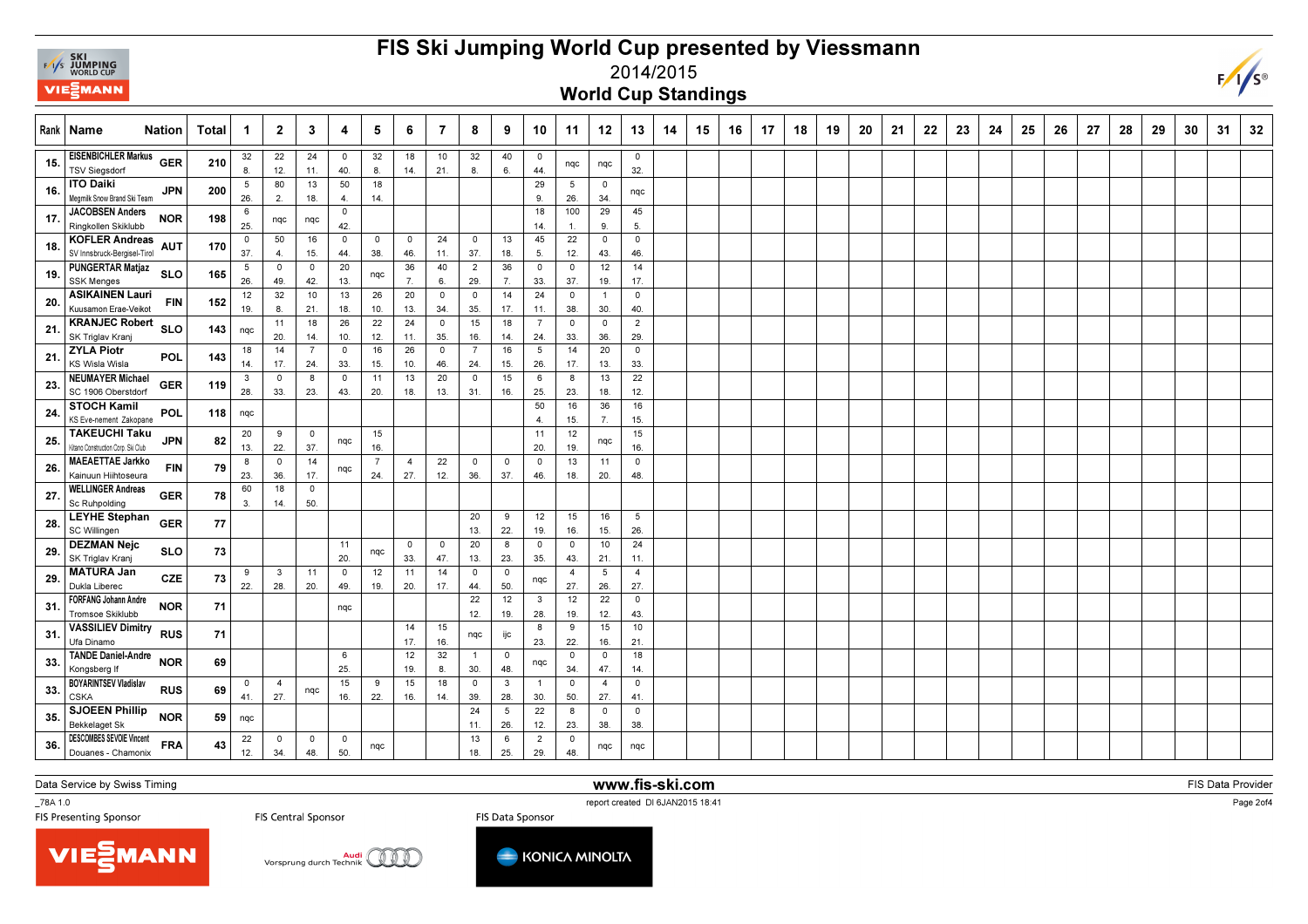

## FIS Ski Jumping World Cup presented by Viessmann



2014/2015

World Cup Standings

|      | Rank   Name                                                 | Nation     | Total           | -1                 | $\overline{2}$                 | 3                     | 4                     | 5                     | 6                     | $\overline{7}$        | 8                              | 9                     | 10                             | 11                    | 12                 | 13                    | 14 | 15 | 16 | 17 | 18 | 19 | 20 | 21 | 22 | 23 | 24 | 25 | 26 | 27 | 28 | 29 | 30 | 31 | 32 |
|------|-------------------------------------------------------------|------------|-----------------|--------------------|--------------------------------|-----------------------|-----------------------|-----------------------|-----------------------|-----------------------|--------------------------------|-----------------------|--------------------------------|-----------------------|--------------------|-----------------------|----|----|----|----|----|----|----|----|----|----|----|----|----|----|----|----|----|----|----|
| 37   | <b>DIETHART Thomas</b><br>UVB Hinzenbach-Oberoesterreich    | <b>AUT</b> | 40              | $\circ$<br>40.     | $\circ$<br>32.                 | $\circ$<br>33.        | $\mathbf 0$<br>31.    | $\circ$<br>50.        |                       |                       | 14<br>17.                      | $\circ$<br>32.        | $\overline{4}$<br>27.          | 6<br>25.              | 8<br>23.           | 8<br>23.              |    |    |    |    |    |    |    |    |    |    |    |    |    |    |    |    |    |    |    |
| 37   | <b>WANK Andreas</b><br><b>SC Hinterzarten</b>               | <b>GER</b> | 40              | $\mathbf 0$<br>50. | 8<br>23.                       | 5<br>26.              | $\mathbf 0$<br>45.    | $\mathbf 0$<br>34.    | $\overline{7}$<br>24. | 13<br>18.             | 6<br>25.                       | $\circ$<br>35.        | $\mathbf 0$<br>39.             | $\mathbf{1}$<br>30.   |                    |                       |    |    |    |    |    |    |    |    |    |    |    |    |    |    |    |    |    |    |    |
| 39.  | <b>LARINTO Ville</b><br>Lahden Hiihtoseura                  | <b>FIN</b> | 35              |                    | 10<br>21.                      | 9<br>22.              | nqc                   | 0<br>33.              | $\mathbf 0$<br>37.    | 16<br>15.             | $\overline{\mathbf{0}}$<br>43. | $\circ$<br>33.        |                                |                       |                    |                       |    |    |    |    |    |    |    |    |    |    |    |    |    |    |    |    |    |    |    |
| 40   | <b>BRESADOLA Davide</b><br>C.S. Esercito                    | <b>ITA</b> | 31              | $\mathbf 0$<br>37. | ngc                            | nqc                   | 29<br>9.              | $\overline{2}$<br>29. |                       |                       | $\mathbf 0$<br>33.             | $\circ$<br>49.        | $\circ$<br>43.                 | $\mathbf 0$<br>46.    | nqc                | nqc                   |    |    |    |    |    |    |    |    |    |    |    |    |    |    |    |    |    |    |    |
| 41.  | <b>STJERNEN Andreas</b><br>Sprova <sub>IL</sub>             | <b>NOR</b> | 25              |                    |                                |                       | 16<br>15.             | 0<br>39.              | nqc                   | 9<br>22.              |                                |                       |                                |                       |                    |                       |    |    |    |    |    |    |    |    |    |    |    |    |    |    |    |    |    |    |    |
| 42.  | ZIOBRO Jan<br><b>WKS Zakopane</b>                           | <b>POL</b> | 23              | $\mathbf 0$<br>34. | nqc                            | nqc                   | 12<br>19.             | $\mathbf 0$<br>31.    | $\mathbf 0$<br>31.    | $\overline{0}$<br>40. | 11<br>20.                      | $\circ$<br>36.        | $\overline{0}$<br>50.          | nqc                   |                    |                       |    |    |    |    |    |    |    |    |    |    |    |    |    |    |    |    |    |    |    |
| 42.  | <b>LANISEK Anze</b><br><b>Ssk Menges</b>                    | <b>SLO</b> | 23              | 10<br>21.          | 6<br>25.                       | $\overline{1}$<br>30. |                       |                       | $\overline{0}$<br>39. | $\overline{4}$<br>27. | nqc                            | $\overline{2}$<br>29. | $\overline{0}$<br>49.          | nqc                   |                    |                       |    |    |    |    |    |    |    |    |    |    |    |    |    |    |    |    |    |    |    |
| 44.  | <b>FETTNER Manuel</b><br>SV Innsbruck-Bergisel-Tirol        | <b>AUT</b> | 21              |                    |                                |                       |                       |                       |                       |                       |                                |                       | nqc                            | nqc                   | 14<br>17.          | $\overline{7}$<br>24. |    |    |    |    |    |    |    |    |    |    |    |    |    |    |    |    |    |    |    |
| 45.  | <b>KUBACKI Dawid</b><br>TS Wisla Zakopane                   | <b>POL</b> | 20              | 0<br>33.           | $\mathbf 0$<br>44.             | $\circ$<br>38.        | nqc                   | $\mathbf 0$<br>35.    | 8<br>23.              | $\overline{0}$<br>54. | $\mathbf{3}$<br>28.            | nqc                   | $\circ$<br>40.                 | 0<br>38.              | 9<br>22.           | $\mathsf{o}$<br>31.   |    |    |    |    |    |    |    |    |    |    |    |    |    |    |    |    |    |    |    |
| 46.  | <b>SAKUYAMA Kento</b><br>Kitano Construction Corp. Ski Team | <b>JPN</b> | 18              |                    |                                |                       |                       |                       | 3<br>28.              | $\mathbf{3}$<br>28.   | 12<br>19.                      | nqc                   | $\circ$<br>36.                 | $\mathbf 0$<br>32.    | $\circ$<br>39.     | $\mathbf 0$<br>36.    |    |    |    |    |    |    |    |    |    |    |    |    |    |    |    |    |    |    |    |
| 46.  | <b>NIEMI Sami</b><br>Ounasvaaran Hiihtoseura                | FIN        | 18              | -7<br>24.          | $\overline{\mathbf{0}}$<br>37. | $\circ$<br>35.        |                       |                       | $\mathbf 0$<br>38.    | 11<br>20.             |                                |                       | nqc                            | 0<br>35.              | $\circ$<br>49.     | nqc                   |    |    |    |    |    |    |    |    |    |    |    |    |    |    |    |    |    |    |    |
| 48.  | <b>MAKSIMOCHKIN Mikhail</b><br>Nizhniy Novgorod             | <b>RUS</b> | 17              | $\mathbf 0$<br>35. | nqc                            | $^{\circ}$<br>40.     | $\overline{0}$<br>34. | $\overline{4}$<br>27. | $\overline{0}$<br>34. | $\overline{1}$<br>30. | $\mathbf 0$<br>41.             | 12<br>19.             | $\overline{\mathbf{0}}$<br>48. | $\overline{0}$<br>36. | nqc                | nqc                   |    |    |    |    |    |    |    |    |    |    |    |    |    |    |    |    |    |    |    |
| 48.  | <b>TEPES Jurij</b><br>SD Dolomiti                           | <b>SLO</b> | 17              | $\mathbf 0$<br>31. | $\mathbf 0$<br>41.             | $\circ$<br>31.        | 8<br>23.              | $\circ$<br>44.        | 9<br>22.              | $\overline{0}$<br>37. | $\overline{0}$<br>50.          | $\mathbf 0$<br>46.    |                                |                       |                    |                       |    |    |    |    |    |    |    |    |    |    |    |    |    |    |    |    |    |    |    |
| 48   | <b>HAZETDINOV Ilmir</b><br><b>CSKA</b>                      | <b>RUS</b> | 17              | nqc                | $\mathbf 0$<br>42.             | nqc                   | $\circ$<br>37.        | 5<br>26.              | $\overline{2}$<br>29. | $\overline{0}$<br>51. | $\overline{4}$<br>27.          | nqc                   | nqc                            | nqc                   | 0<br>40.           | 6<br>25.              |    |    |    |    |    |    |    |    |    |    |    |    |    |    |    |    |    |    |    |
| 51.  | <b>PEIER Killian</b><br>Vallee du Joux                      | SUI        | 15              | 14<br>17.          |                                |                       | nqc                   | $\mathbf{1}$<br>30.   |                       |                       | $\overline{0}$<br>34.          | $\circ$<br>45.        |                                | nqc                   | nqc                |                       |    |    |    |    |    |    |    |    |    |    |    |    |    |    |    |    |    |    |    |
| 51   | <b>DESCHWANDEN Gregor</b><br>Horw                           | SUI        | 15              | nqc                | $^{\circ}$<br>39.              | $\circ$<br>43.        | nqc                   | $\mathbf 0$<br>46.    |                       |                       | $\overline{0}$<br>42.          | $\circ$<br>31.        |                                | $\mathbf{3}$<br>28.   | $\mathbf 0$<br>33. | 12<br>19.             |    |    |    |    |    |    |    |    |    |    |    |    |    |    |    |    |    |    |    |
| -51. | JANDA Jakub<br>Dukla Liberec                                | <b>CZE</b> | 15              | $\mathbf 0$<br>32. | $\overline{\mathbf{0}}$<br>31  | nqc                   |                       |                       | 10<br>21.             | 5<br>26.              | nqc                            | $\mathbf 0$<br>39.    | nqc                            | $\mathbf 0$<br>40.    | $\mathbf 0$<br>46. | $\mathbf 0$<br>35.    |    |    |    |    |    |    |    |    |    |    |    |    |    |    |    |    |    |    |    |
| -51. | <b>KOBAYASHI Junshiro</b><br>Megmilk Snow Brand Ski Team    | <b>JPN</b> | 15 I            | nqc                | $\mathbf 0$<br>38.             | $^{\circ}$<br>36.     | 3<br>28.              | 10<br>21.             |                       |                       |                                |                       | $\overline{\mathbf{0}}$<br>41. | $\overline{2}$<br>29. | $\circ$<br>41.     | $\mathsf{O}$<br>47.   |    |    |    |    |    |    |    |    |    |    |    |    |    |    |    |    |    |    |    |
| 51.  | <b>TOCHIMOTO Shohei</b><br>Megmilk Snow Brand Ski Team      | <b>JPN</b> | 15 <sup>1</sup> |                    |                                |                       |                       |                       | 6<br>25.              | 9<br>22.              | nqc                            | $\circ$<br>43.        |                                |                       |                    |                       |    |    |    |    |    |    |    |    |    |    |    |    |    |    |    |    |    |    |    |
| 51.  | <b>KOIVURANTA Anssi</b><br>Kuusamon Erä-Veikot              | <b>FIN</b> | 15 <sup>1</sup> | nqc                | $\mathbf 0$<br>35.             | 4<br>27.              | $\mathbf 0$<br>41.    | 6<br>25.              |                       |                       | 5<br>26.                       | $\mathbf 0$<br>41.    | $\circ$<br>36.                 | $\circ$<br>49.        | $\circ$<br>42.     | $\mathbf 0$<br>37.    |    |    |    |    |    |    |    |    |    |    |    |    |    |    |    |    |    |    |    |
| 57.  | HAUER Joachim NOR<br>Bekkelaget SK                          |            | 11              |                    | ijc                            | $\overline{2}$<br>29. | 9<br>22.              | $\mathbf 0$<br>36.    | $\mathbf 0$<br>41.    | $\overline{0}$<br>38. |                                |                       |                                |                       |                    |                       |    |    |    |    |    |    |    |    |    |    |    |    |    |    |    |    |    |    |    |
| 58.  | <b>MURANKA Klemens</b><br>TS Wisla Zakopane                 | POL        | 10              |                    |                                |                       | 10<br>21.             | nqc                   | 0<br>35.              | $\mathbf 0$<br>45.    | $\mathbf 0$<br>38.             | $^{\circ}$<br>40.     | nqc                            | $\mathbf 0$<br>47.    |                    |                       |    |    |    |    |    |    |    |    |    |    |    |    |    |    |    |    |    |    |    |

Data Service by Swiss Timing

\_78A 1.0

www.fis-ski.com

FIS Data Provider

report created DI 6JAN2015 18:41<br>FIS Presenting Sponsor FIS Central Sponsor FIS Data Sponsor FIS Data Sponsor







Page 3of4